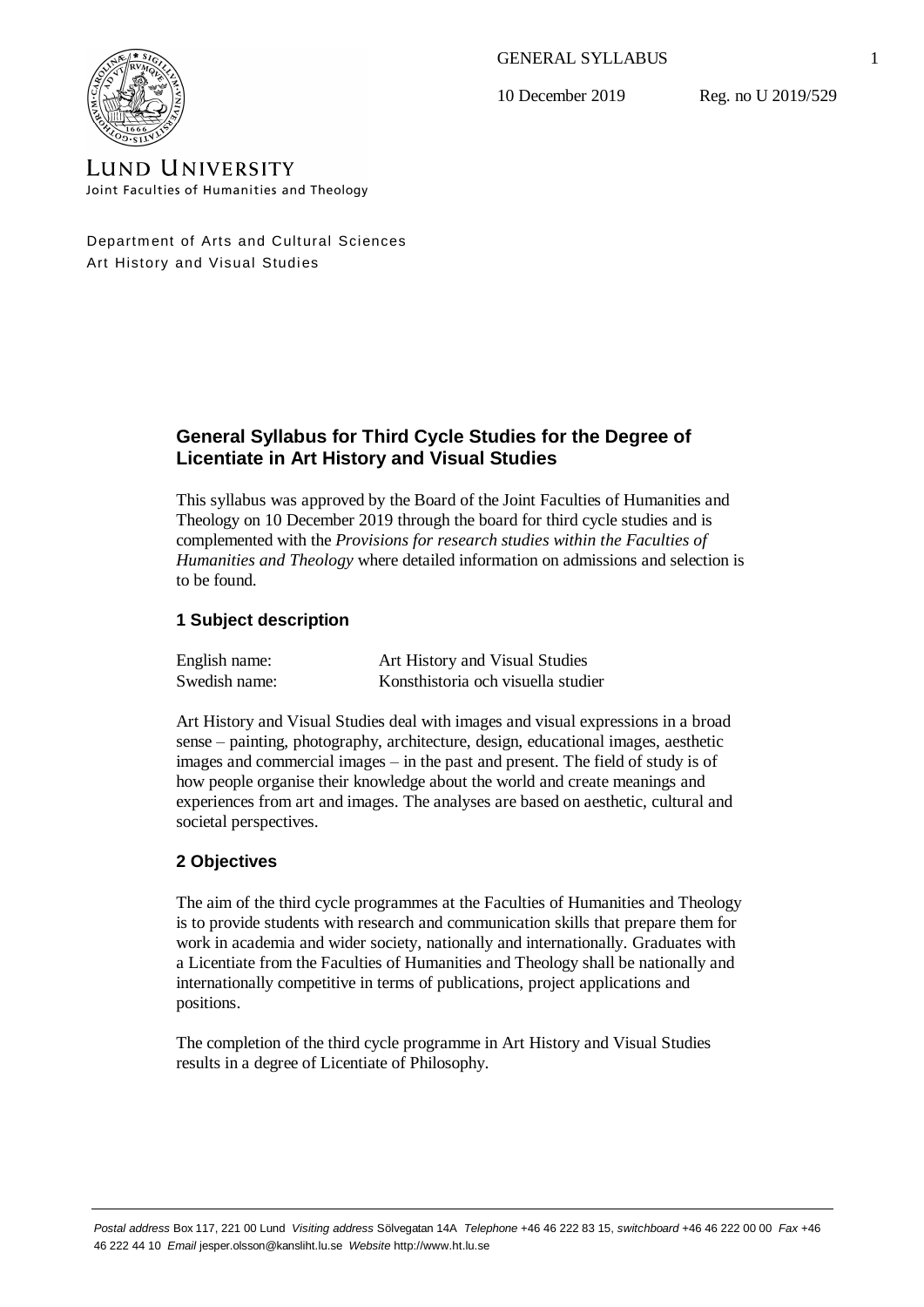## Outcomes for a degree of Licentiate in accordance with the Higher Education Ordinance, Annex 2, Qualifications Ordinance:

### *Knowledge and understanding*

For a Degree of Licentiate the third-cycle student shall demonstrate - knowledge and understanding in the field of research including current specialist knowledge in a limited area of this field as well as specialised knowledge of research methodology in general and the methods of the specific field of research in particular.

### *Competence and skills*

For a Degree of Licentiate the third-cycle student shall - demonstrate the ability to identify and formulate issues with scholarly precision critically, autonomously and creatively, and to plan and use appropriate methods to undertake a limited piece of research and other qualified tasks within predetermined time frames in order to contribute to the formation of knowledge as well as to evaluate this work - demonstrate the ability in both national and international contexts to present and discuss research and research findings in speech and writing and in dialogue with the academic community and society in general, and - demonstrate the skills required to participate autonomously in research and development work and to work autonomously in some other qualified capacity.

#### *Judgement and approach*

For a Degree of Licentiate the third-cycle student shall

- demonstrate the ability to make assessments of ethical aspects of his or her own research

- demonstrate insight into the possibilities and limitations of research, its role in society and the responsibility of the individual for how it is used, and - demonstrate the ability to identify the personal need for further knowledge and take responsibility for his or her ongoing learning.

Outcomes for a degree of Licentiate in Art History and Visual Studies:

#### *Knowledge and understanding*

For the degree of Licentiate in Art History and Visual Studies, the third cycle student shall have acquired

– sound knowledge of different scholarly theories and methods concerning different visual, aesthetic and mass media expressions

### *Competence and skills*

For the degree of Licentiate in Art History and Visual Studies, the third cycle student shall have acquired

– the ability to independently analyse and interpret art and visual expressions in their cultural and societal contexts

### *Judgement and approach*

For the degree of Licentiate in Art History, the third cycle student shall have acquired

– the ability to adopt a relevant research perspective of Art History and Visual Studies within wider scholarly and societal contexts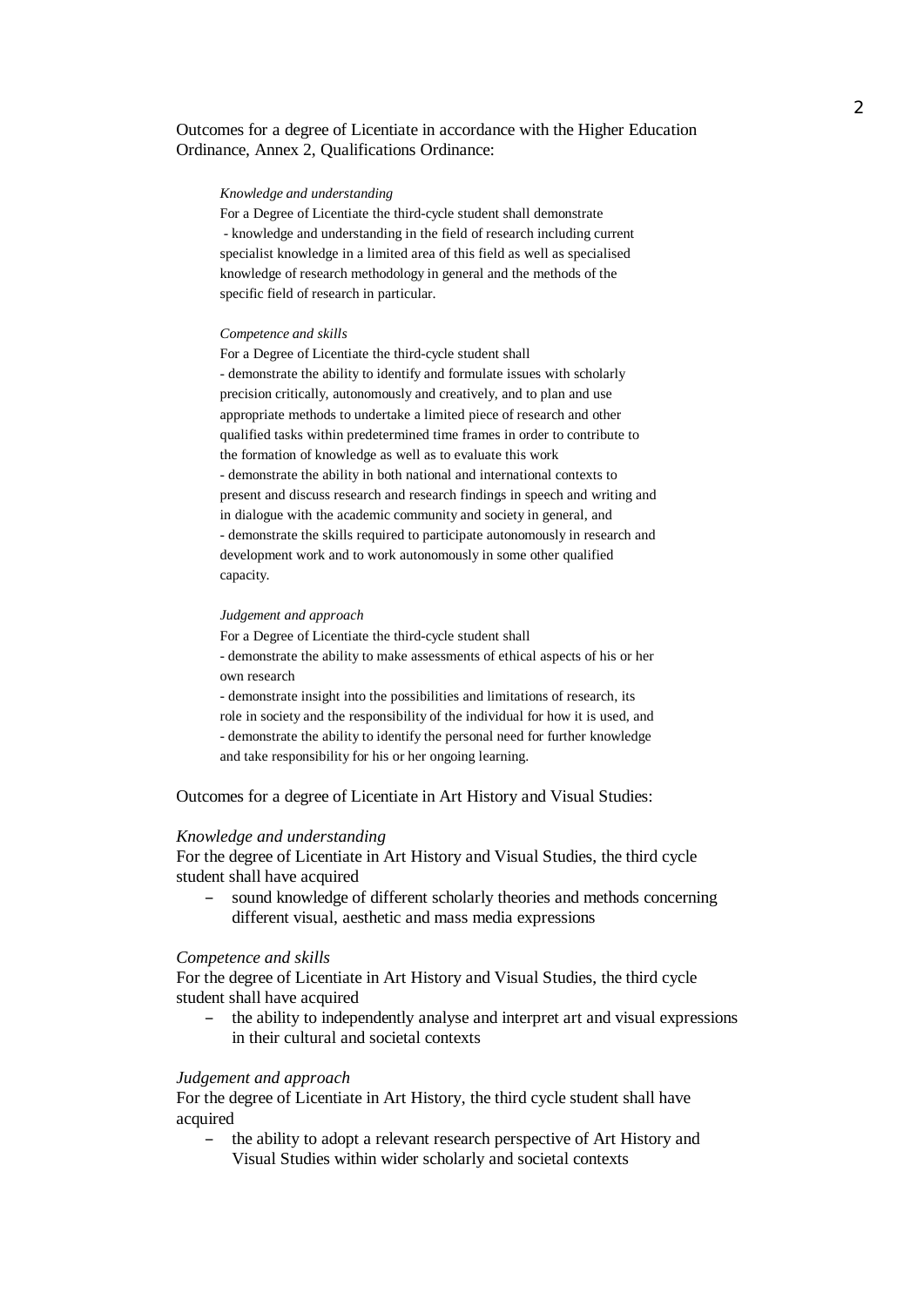## **3 Admission requirements**

Pursuant to the Higher Education Ordinance, Chapter 7 Section 35, the requirements for admission to third cycle studies are as follows:

The requirements for admission to third-cycle courses and study programmes are that the applicant: 1. meets the general and specific entry requirements that the higher education institution may have laid down, and 2. is considered in other respects to have the ability required to benefit from the course or study programme.

For admission to third cycle studies at the Faculties of Humanities and Theology, it is always the applicant's responsibility to document his or her eligibility at the deadline for applications.

**3.1 General admission requirements**

Pursuant to the Higher Education Ordinance, Chapter 7 Section 39, the general requirements for admission to third cycle studies are as follows:

A person meets the general entry requirements for third-cycle courses and study programmes if he or she:

1. has been awarded a second-cycle qualification

2. has satisfied the requirements for courses comprising at least 240 credits

of which at least 60 credits were awarded in the second-cycle, or

3. has acquired substantially equivalent knowledge in some other way in Sweden or abroad.

The higher education institution may permit an exemption from the general entry requirements for an individual applicant, if there are special grounds.

Second cycle courses and papers (see Specific admission requirements below) must be categorised as such in the relevant course syllabus.

At the Faculties of Humanities and Theology, the second cycle is defined in accordance with the Higher Education Act Chapter 1 Section 9:

Second-cycle courses and study programmes shall be based fundamentally on the knowledge acquired by students during first-cycle courses and study programmes, or its equivalent.

Second-cycle courses and study programmes shall involve the acquisition of specialist knowledge, competence and skills in relation to first-cycle courses and study programmes, and in addition to the requirements for first-cycle courses and study programmes shall:

- further develop the ability of students to integrate and make autonomous use of their knowledge

- develop the students' ability to deal with complex phenomena, issues and situations, and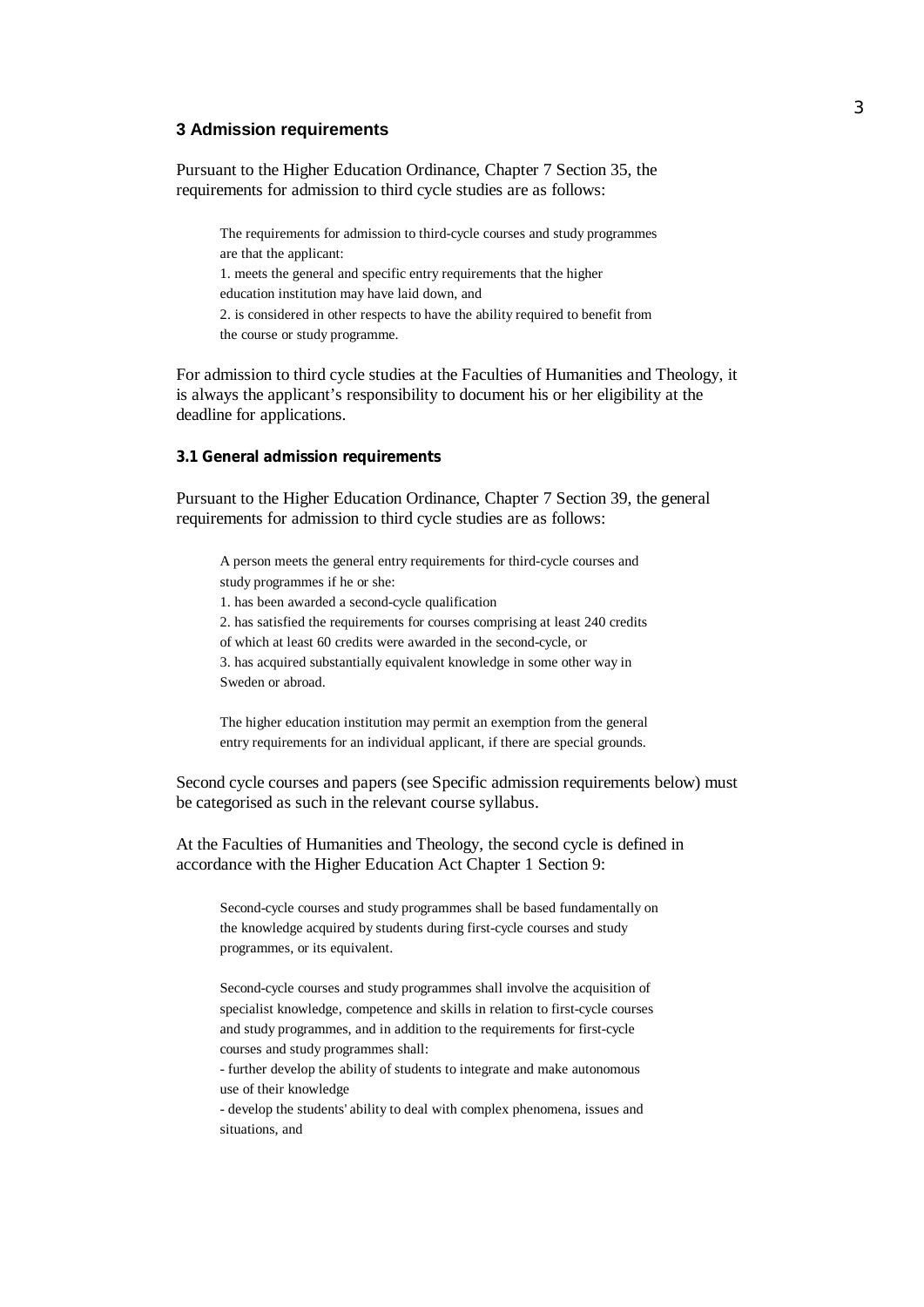- develop the students' potential for professional activities that demand considerable autonomy, or for research and development work.

Assessment of equivalent knowledge (point 3) will normally only be made when the applicant's qualifications are from an educational system in which the above definition of 'second cycle' is not applicable.

### **3.2 Specific admission requirements**

A person meets the specific admission requirements for third cycle courses and study programmes in Art History and Visual Studies if he or she

- has 120 credits in Art History and Visual Studies or another relevant discipline, of which at least 60 credits must be from the second cycle
- has passed a degree project comprising at least 15 second cycle credits in Art History and Visual Studies or with a focus of relevance to Art History and Visual Studies
- has good spoken and written proficiency in English, especially in academic genres
- has the ability to assimilate research in English

A person also meets the specific admission requirements if he or she has acquired equivalent knowledge in Sweden or abroad.

### **3.3. Credit transfer**

The Higher Education Ordinance, Chapter 6:

#### *Credit transfer*

Section 6 If a student at a higher education institution in Sweden has successfully completed a higher education course or study programme, she or he is entitled to transfer the credits awarded for a course or study programme at another higher education institution. This does not apply, however, if there is a substantial difference between these courses or study programmes.

 The same applies for students who have successfully completed a course or study programme:

1. at a university or higher education institution in Denmark, Finland, Iceland or Norway or a signatory to the Council of Europe's Convention of 11 April 1997 on the Recognition of Qualifications concerning Higher Education in the European Region (Swedish Treaty Series 2001:46), or 2. at Nordiska högskolan för folkhälsovetenskap (NHV – The Nordic School of Public Health).

Section 7 A student is entitled to transfer credits from a course or study programme other than that laid down in Section 6 if the nature and extent of the knowledge and skills cited by the student are such that they correspond on the whole to the course or study programme for which the credits are to be recognised. A student may also be given credit for corresponding knowledge and skills acquired in a vocational or professional capacity. Ordinance (2006:1053).

Section 8 The higher education institution shall assess whether credits can be awarded for the prior course or study programme or professional or vocational experience.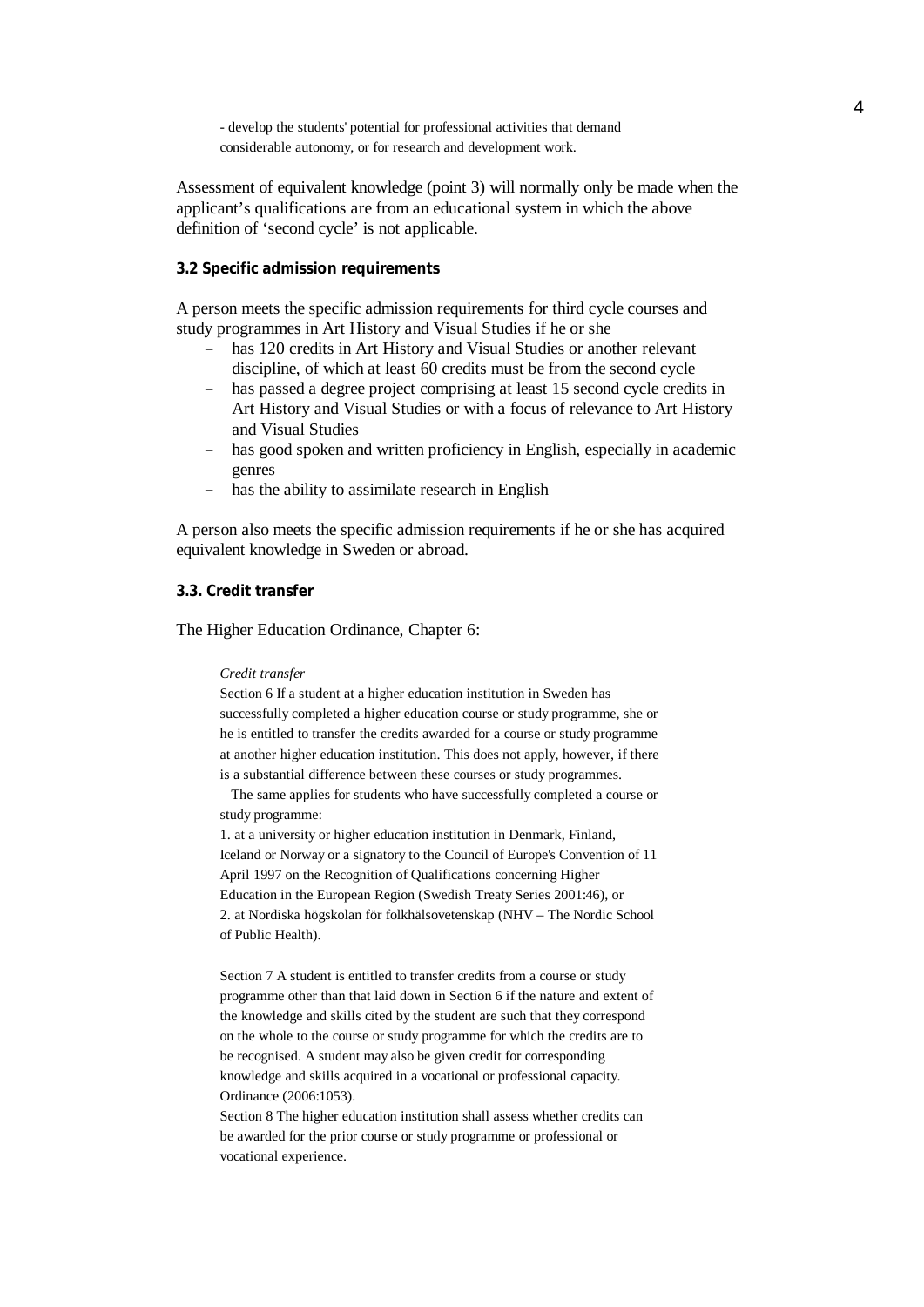Credits may only be awarded to those who are students unless otherwise provided by statute or ordinance.

At the Faculties of Humanities and Theology, students must apply for credit transfer. The application will only be considered if it is submitted together with an application for admission to third cycle studies. A decision on credit transfer is taken in conjunction with a decision on admission. Credit transfer normally affects the length of the doctoral studentship awarded in the decision on admission. In conjunction with a proposed admission, the relevant department is to propose the length of the doctoral studentship and any credit transfer.

**3.4. Selection**

The Higher Education Ordinance, Chapter 7 Section 41:

In selecting between applicants who meet the requirements laid down in Sections  $35 \& 36$  their ability to benefit from the course or study programme shall be taken into account.

The higher education institution determines which assessment criteria shall be used in determining the ability to benefit from the courses and study programmes.

However, the fact that an applicant is considered able to transfer credits from prior courses and study programmes or for professional or vocational experience may not alone give the applicant priority over other applicants.

The Faculties of Humanities and Theology will assess the applicant's ability to benefit from the programme against the criteria of quality, quantity, development and relevance.

## **4 The programme for a degree of Licentiate**

Third cycle studies comprise two years of full-time study (120 credits). Part-time studies (at least 50%) may be pursued but must be completed within four years.

### **4.1 Programme design**

The programme comprises 120 credits, made up of courses comprising 30 credits and an academic thesis (Licentiate thesis) comprising 90 credits. Teaching is in the form of courses and seminars, and supervision of the thesis work.

For a degree of Licentiate the research student must have successfully completed all examinations in the programme and the Licentiate thesis.

#### **4.2 Supervision**

At least two supervisors shall be appointed for each research student. One of them shall be nominated as the principal supervisor. The principal supervisor is normally to have the qualifications of an associate professor and be employed at Lund University. The assistant supervisor must have a PhD degree. The supervisors must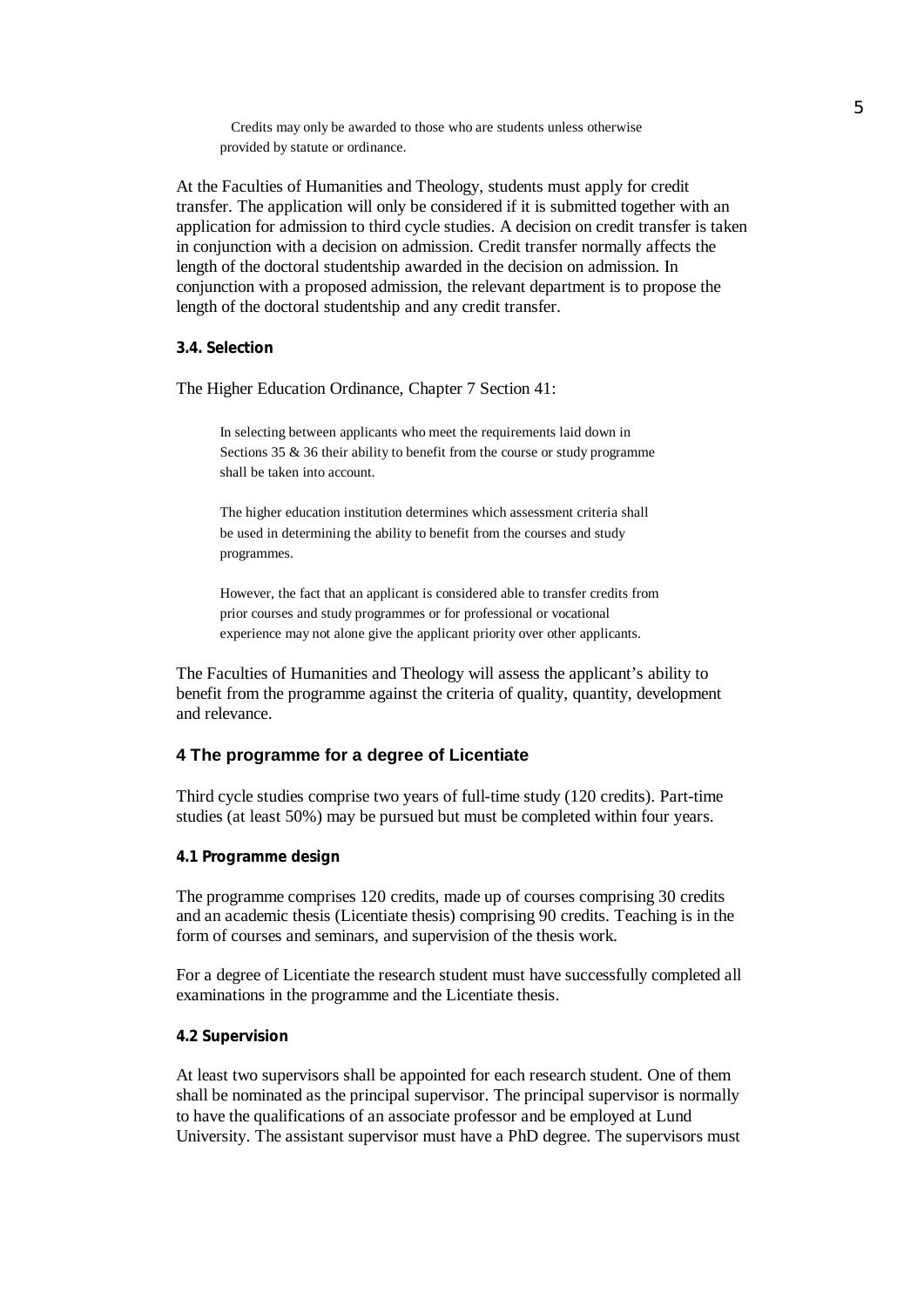have completed supervisor training or be judged by the faculty board to have corresponding qualifications.

The individual study plan must specify the duties and responsibilities of each of the supervisors. Supervision comprises both help with the orientation of studies and thesis work and support throughout the studies. Research students are entitled to supervision comprising at least 150 working hours distributed across the whole study period. The hours are to include the supervisor's preparation for supervision (such as reading of thesis drafts), the supervision sessions and the overall planning of the programme, for example with regard to the individual study plan. However, tuition and assessment of the student in the context of third cycle courses are not to be included in the hours for supervision. The extent of supervision will vary throughout the programme and is to be detailed in the individual study plan and specified in the supervisors' duties plans.

The Higher Education Ordinance, Chapter 6 Section 28:

An individual doctoral student who so requests shall be allowed to change supervisor.

**4.3 Individual study plan**

The Higher Education Ordinance, Chapter 6 Section 29:

An individual study plan shall be drawn up for each doctoral student. This plan shall contain the undertakings made by the doctoral student and the higher education institution and a timetable for the doctoral student's study programme. The plan shall be adopted after consultation with the doctoral student and his or her supervisors.

The individual study plan shall be reviewed regularly and amended by the higher education institution to the extent required after consultation with the doctoral student and his or her supervisors. The period of study may only be extended if there are special grounds for doing so. Such grounds may comprise leave of absence because of illness, leave of absence for service in the defence forces or an elected position in a trade union or student organisation, or parental leave.

The Faculties of Humanities and Theology have decided to adopt a digital tool for individual study plans. The study plan is to be printed and signed once a year by the research student, principal supervisor, head of department and pro dean. Please see instructions appended to the tool.

The obligations of the doctoral student are specified in the Higher Education Ordinance, Chapter 6 Section 30.

## **4.4 Courses and seminars**

The courses that can be included in the programme may be courses offered by the home department or by other departments at or outside Lund University. The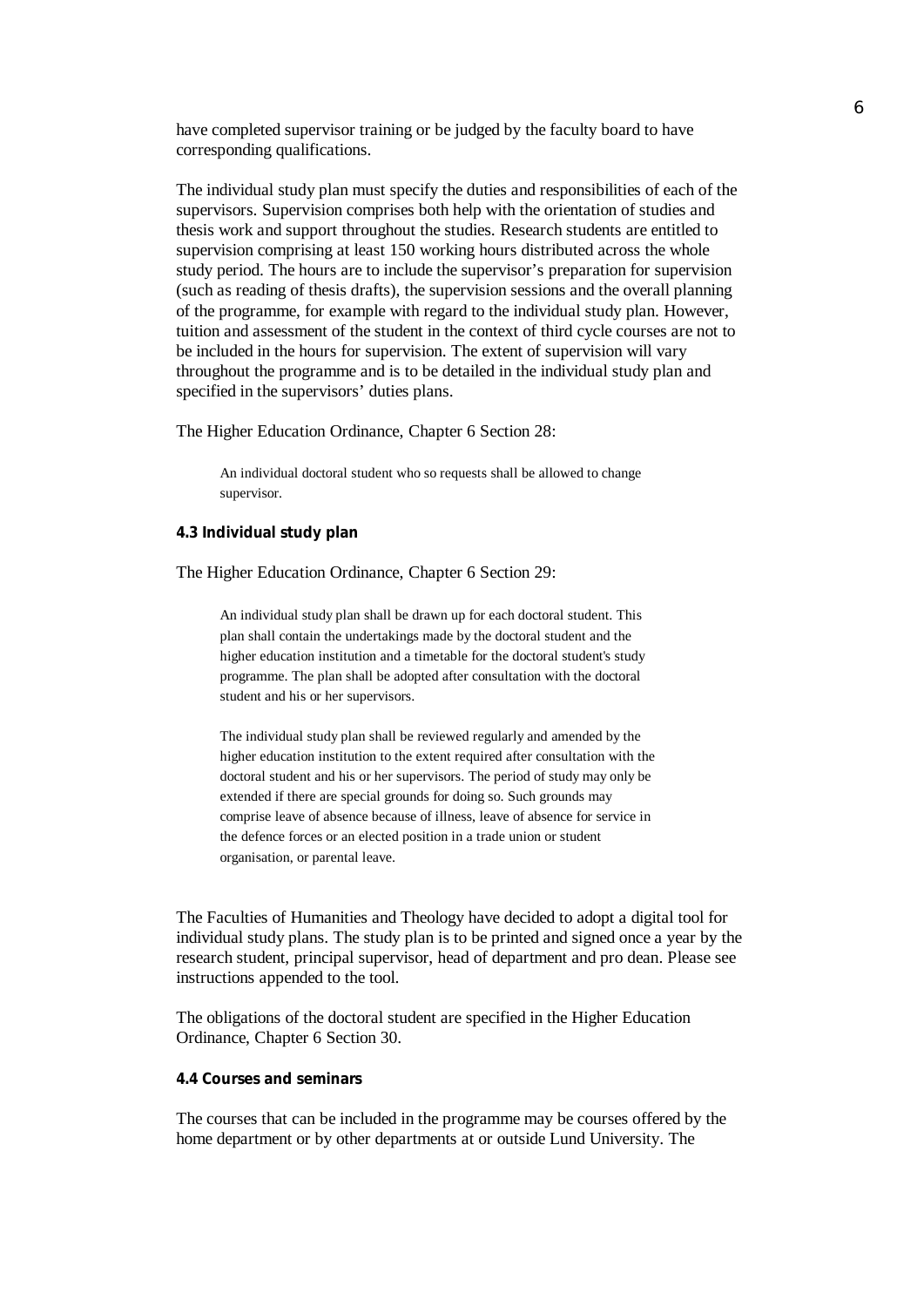Faculties of Humanities and Theology provide a compulsory introduction course of 7.5 credits.

Regulations for third cycle education at Lund University, section 9:

All doctoral students shall be offered training in teaching and learning in higher education of at least two weeks. Doctoral students who teach in the first or second cycle shall have completed introductory training of at least two weeks or acquired equivalent knowledge in another way.

The faculty board shall decide whether training in higher education teaching and learning shall take the form of an examined component of the programme or form part of the doctoral student's departmental duties.

At the Faculties of Humanities and Theology, the two weeks of training in teaching and learning in higher education is to take place as a compulsory and assessed component of the programme amounting to 3 credits.

The core course in Art History and Visual Studies comprises 19.5 credits and includes modules to be determined in consultation with the supervisor/s.

The individual study plan is to specify the courses that can be credited towards the degree, including compulsory courses and previous courses for which credit transfer has been granted at the admission of the student (see section 3.3 above). For courses taken at other faculties, the number of credits available for transfer will be determined by the examiner when the courses are to be entered in the individual study plan.

The examiner on the third cycle programme is appointed by the department on behalf of the faculty board and must normally be employed by Lund University and have the qualifications of an associate professor. One of the grades Pass or Fail will be awarded for all examinations within the programme.

Active participation in seminars is an essential component of the third cycle programme at the Faculties of Humanities and Theology. The seminar participation of the research student is to be included in the planning of the individual study plan. A preliminary draft of the thesis must be presented and discussed at a compulsory final seminar.

### **4.5 Thesis**

The Licentiate thesis is the most important component of the third cycle programme. The thesis is to be based on an independently pursued research project. The research student will be informed about the specific requirements and traditions of the relevant subject at an early stage.

A work by two or more authors may be passed as a Licentiate thesis if the contributions of the different authors are so clearly specified that they can be assessed individually.

The thesis is to be defended at a public seminar. It is awarded one of the grades Pass or Fail. The grade is to reflect both the contents of the thesis and the public defence.